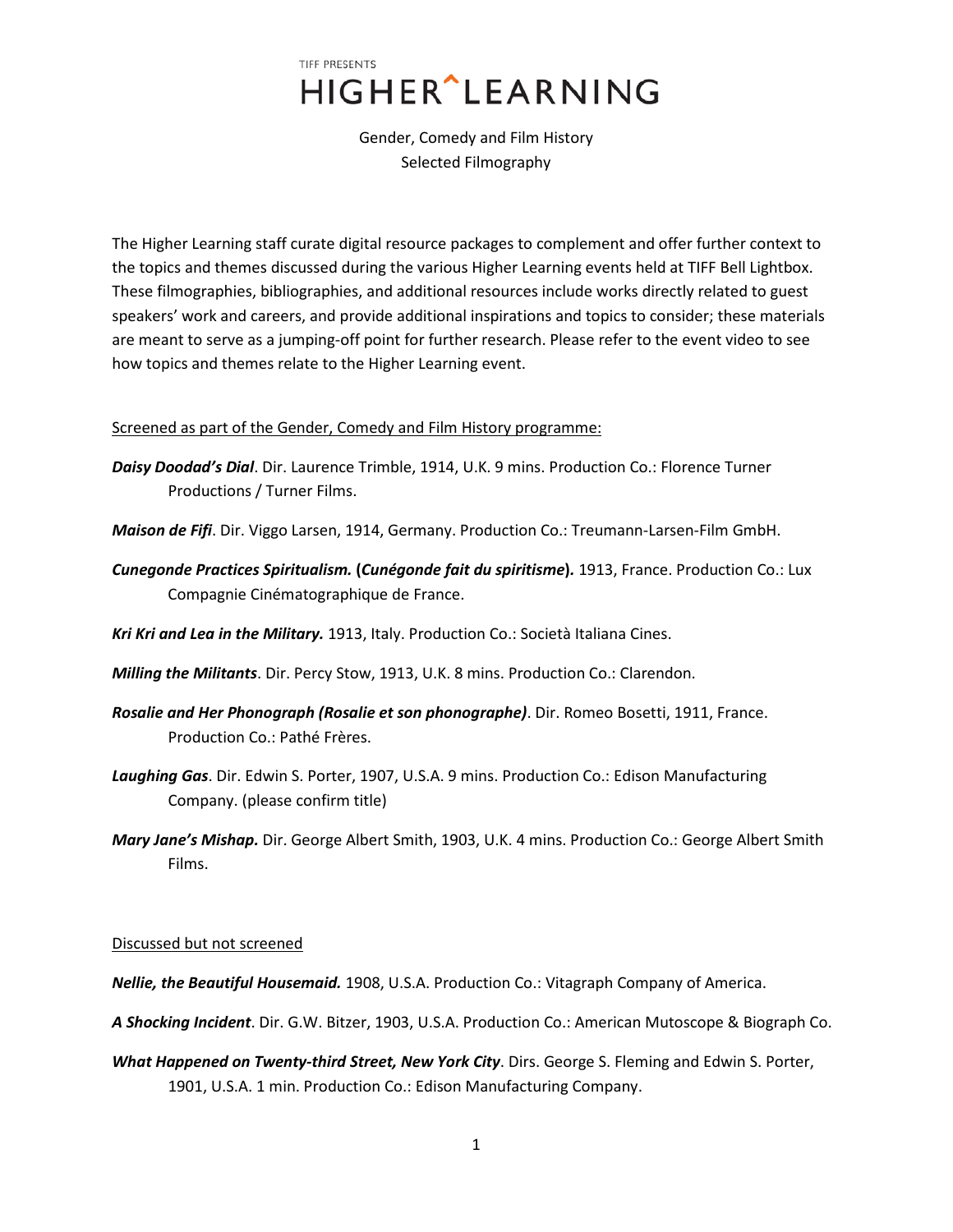Gender, Comedy and Film History Selected Filmography

- *The Old Maid's Valentine.* Dir. George Albert Smith, 1900, U.K. 1 min. Production Co.: George Albert Smith Films.
- *How Bridget Made the Fire.* 1900, U.S.A. Production Co.: American Mutoscope & Biograph Co.
- *A Kiss in the Tunnel*. Dir. George Albert Smith, 1899, U.K. 1 min. Production Co.: George Albert Smith Films.
- *Boxing Cats*. 1898, U.S.A. 1 min. Production Co.: Edison Manufacturing Company.
- *Hanging Out the Clothes*. Dir. George Albert Smith, 1897, U.K. 1 min. Production Co.: George Albert Smith Films.
- *The X-ray Fiend.* Dir. George Albert Smith, 1897, U.K. 1 min. Production Co.: George Albert Smith Films.
- *Napoleon (Napoléon***).** Dir. Abel Gance, 1927, France. 240 mins. Production Co.: Ciné France / Films Abel Gance / Isepa-Wengeroff Film GmbH / Pathé Consortium Cinéma / Société générale des films.

#### Case Study – Comedies Directed by Mabel Normand

- *Mabel's Blunder.* Dir. Mabel Normand, 1914, U.S.A. 13 mins. Production Co.: Keystone Film Company.
- *Mabel's Nerve.* Dir. Mabel Normand, 1914, U.S.A. Runtime unknown. Production Co.: Keystone Film Company.
- *Caught in a Cabaret.* Dir. Mabel Normand, 1914, U.S.A. 9 mins. Production Co.: Keystone Film Company.
- *Mabel at the Wheel.* Dirs. Mabel Normand and Mack Sennett, 1914, U.S.A. 18 mins. Production Co.: Keystone Film Company.
- *Love and Gasoline*. Dirs. Mabel Normand and Mack Sennett, 1914, U.S.A. Runtime unknown. Production Co.: Keystone Film Company.
- *Mabel's Strange Predicament.* Dir. Mabel Normand, 1914, U.S.A. 17 mins. Production Co.: Keystone Film Company.
- *Mabel's Bear Escape.* Dirs. George Nichols and Mabel Normand, 1914, U.S.A. Runtime unknown. Production Co.: Keystone Film Company.

*Won in a Closet.* Dir. Mabel Normand, 1914, U.S.A. 13 mins. Production Co.: Keystone Film Company.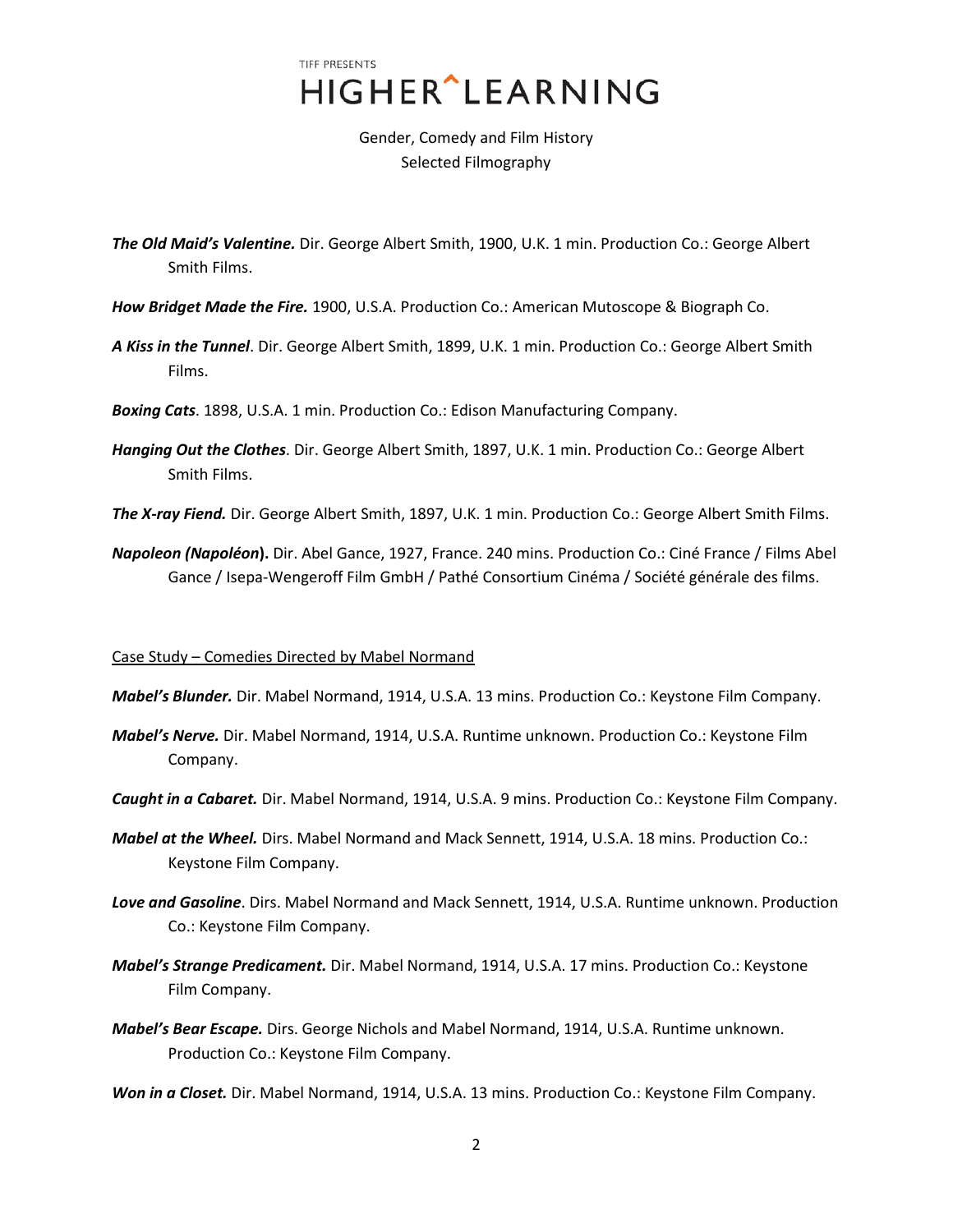Gender, Comedy and Film History Selected Filmography

*Mabel's Stormy Love Affair*. Dir. Mabel Normand, 1914, U.S.A. Runtime unknown. Production Co.: Keystone Film Company.

Case Study – Comedies Featuring Gale Henry

- *Mighty Like a Moose*. Dir. Leo McCarey, 1926, U.S.A. 22 mins. Production Co.: Hal Roach Studios.
- *His Wooden Wedding*. Dir. Leo McCarey, 1925, U.S.A. Runtime unknown. Production Co.: Hal Roach Studios.

*Her First Flame*. Dir. Bruno C. Becker, 1920, U.S.A. Runtime unknown. Production Co.: Bull's Eye.

*The Detectress.* Dirs. Bruno C. Becker and Gale Henry, 1919, U.S.A. 21 mins. Production Co.: Bull's Eye.

Case Study – Comedies Featuring Marion Davies

*The Patsy.* Dir. King Vidor, 1928, U.S.A. 78 mins. Production Co.: Cosmopolitan Pictures / MGM.

- *Show People*. Dir. King Vidor, 1928, U.S.A. 83 mins. Production Co.: Cosmopolitan Pictures / MGM.
- *Tillie the Toiler.* Dir. Hobart Henley, 1927, U.S.A. Runtime unknown. Production Co.: Cosmopolitan Pictures / MGM.

### Case Study – Comedies Featuring Marie Dressler

- *Tillie's Punctured Romance*. Dirs. Mack Sennett and Charles Bennett, 1914, U.S.A. 82 mins. Production Co.: Keystone Film Company.
- *Tillie Wakes Up*. Dir. Harry Davenport, 1917, U.S.A. 48 mins. Production Co.: Peerless Productions / World Film.
- *Fired*. Dir. Marie Dressler, 1917, U.S.A. Runtime unknown. Production Co.: Marie Dressler Motion Picture Company.

*The Agonies of Agnes.* 1918, U.S.A. 20 mins. Production Co.: Marie Dressler Motion Picture Company.